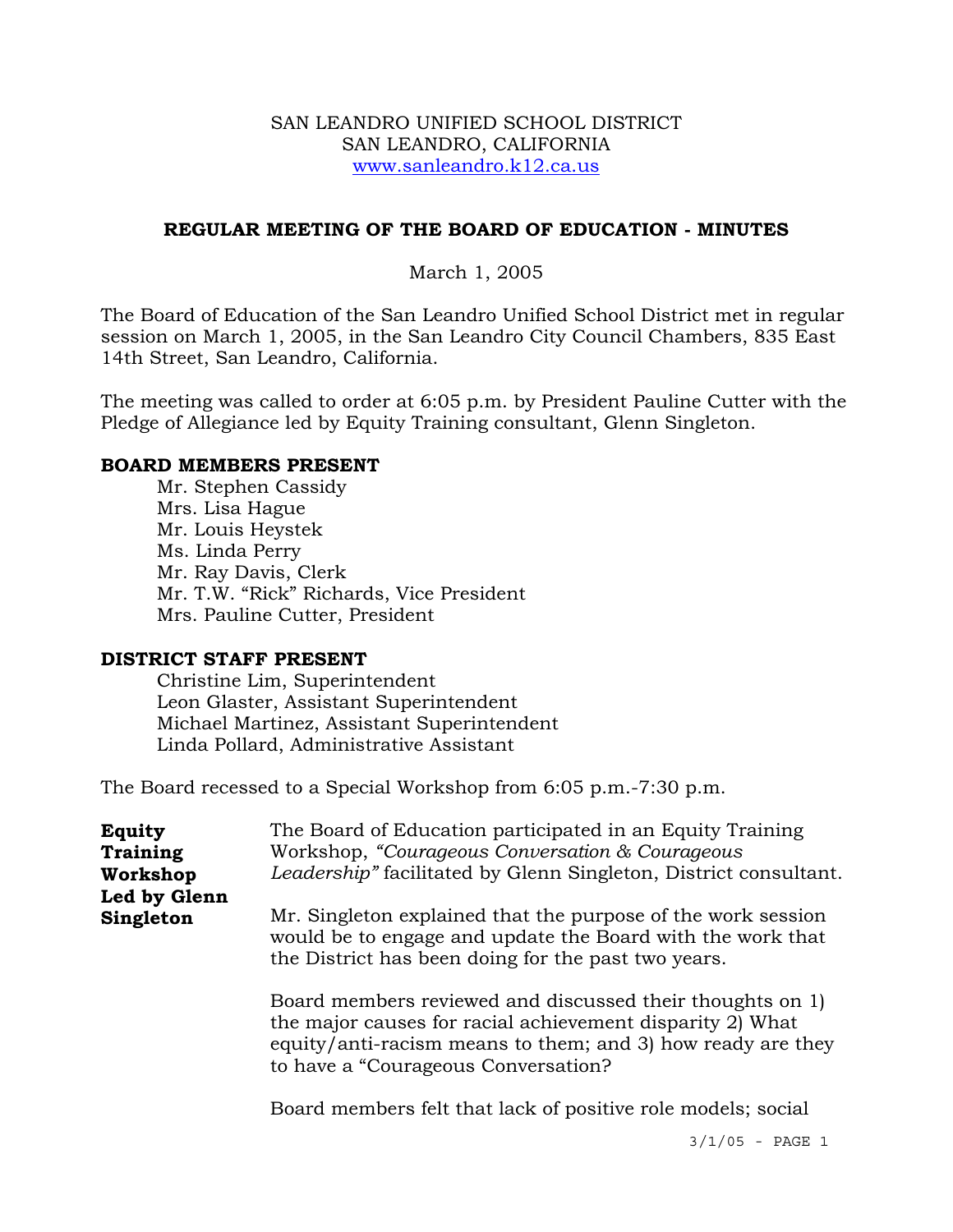economic issues; cultural and racial differences and sensitivity; equal preparation before they start school (i.e. preschool attendance); language barriers; the breakdown of the nuclear family; how society views college as success versus career technical; different learning styles; and peer pressure on students not to succeed were just a few of the majors causes for achievement disparity.

The Board continued the discussion on what equity/antiracism meant to them.

Mrs. Cutter said she would like to see expectations to succeed raised for all students such as offering Spanish to English speaking students resulting in language becoming a bond between children.

Mrs. Hague said equity meant providing everyone with the same opportunity and access to necessary support.

Ms. Perry said we should support differential instruction and strategies and recognize that everyone does not come from the same mold and every student has something they are good at and has something to offer.

Mr. Heystek mentioned being perceived by some to be a minority and labeled "Asian" and expressed the emphasis that was placed on self-segregation among different groups in his high school and college experiences and not knowing where he belonged.

Mr. Cassidy felt that anti-racism meant ensuring that barriers were removed.

Mr. Singleton asked the Board to look at those many issues that clearly impact achievement and how the District could address those disparities keeping in mind the things that we have control of and those we don't.

Mr. Singleton thought it was important to recognize that one of the challenges for our students not reaching the highest performance is that they were working against a culture in school that doesn't match the culture they are bringing explaining that when students enter a school not sharing the culture, they have to learn the culture, the culture artifact of the teacher and meet the standards, as opposed to those who share the culture only need to meet the standards.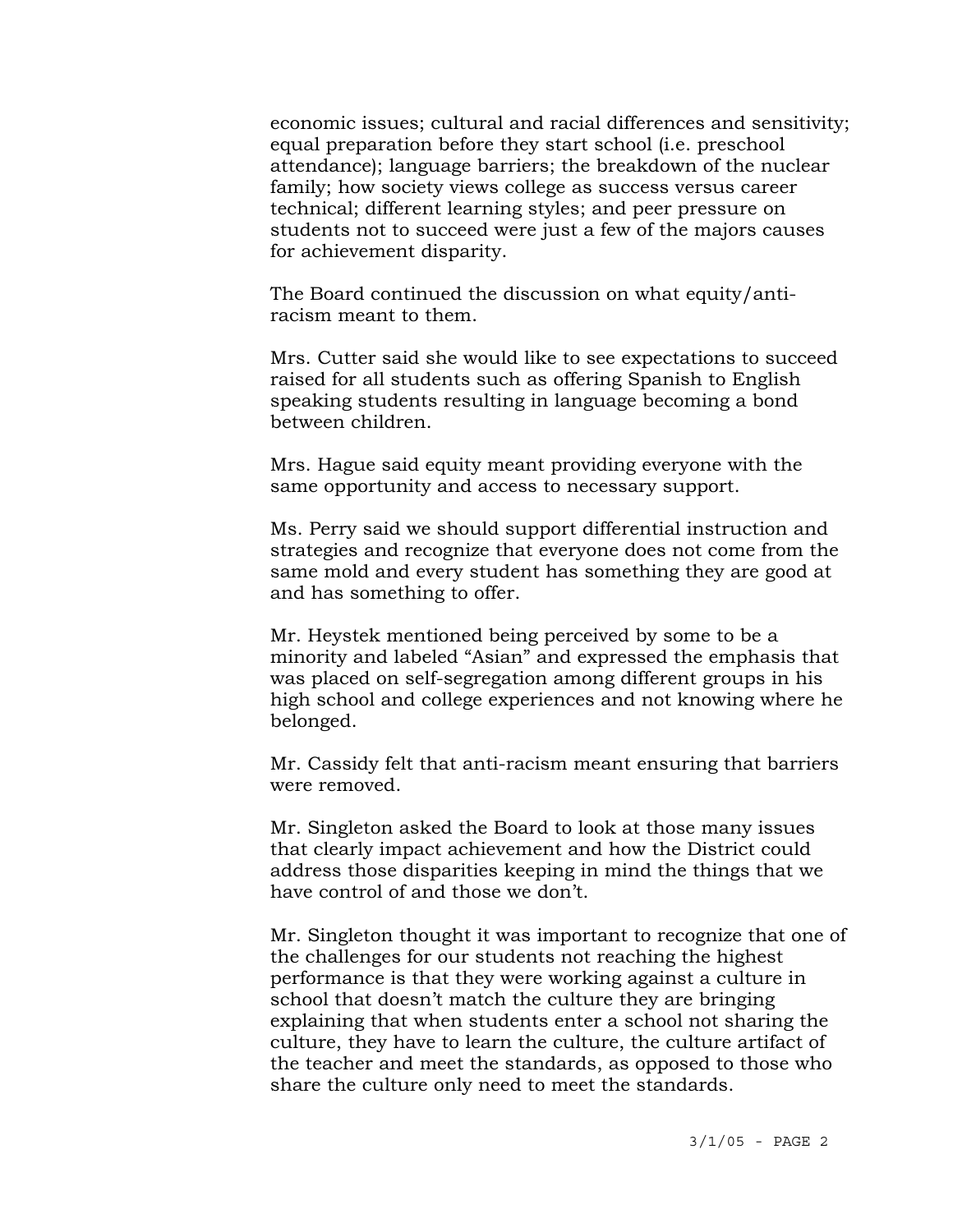Mr. Singleton agreed with the Board that equity means that all students succeed, and by looking at the test scores we can recognize the need to continue a more rigorous, engaging system for all of our students.

Mr. Heystek was concerned about different expectations we may have on certain groups based on their ethnicity.

Mr. Cassidy wanted to know how the Board could bolster or work with teachers in getting them to the level of engagement that would reduce the achievement gap.

Mr. Singleton said that he saw the Board's role as providing opportunities for the teachers to develop and collaborate with those teachers who were experiencing greater success, align resources at a policy level, be clear on statements that guide the District, express the need for people to be held accountable, and, to be sure that there was leadership to implement it.

The Board shared how race impacted their life with several indicating that race impacted their life 100%, while others were not clear on the concept and didn't know the answer.

Mr. Singleton said the challenge of our work was if we are looking at the data, we believe that all students can learn at a high level, and we are seeing this disparity both historical and today, we have to ask what is it that the system is doing to promote that disparity - that is what equity work is, and that's the beginning.

Mr. Singleton concluded that public leaning around race can be very difficult and commended the Board for their involvement and hoped to continue the conversation.

The Board took a short break following the training at 7:40 p.m.

7:50 p.m. the Board reconvened to the Regular Board Session

# **APPROVAL OF AGENDA**

Ms. Perry moved to approve the agenda with the removal of Conference Item 1.4 CF, Reorganization of the Board as it was in violation of the provisions of Ed. Code 35143 and Board Bylaw 9100. There was no second to the motion.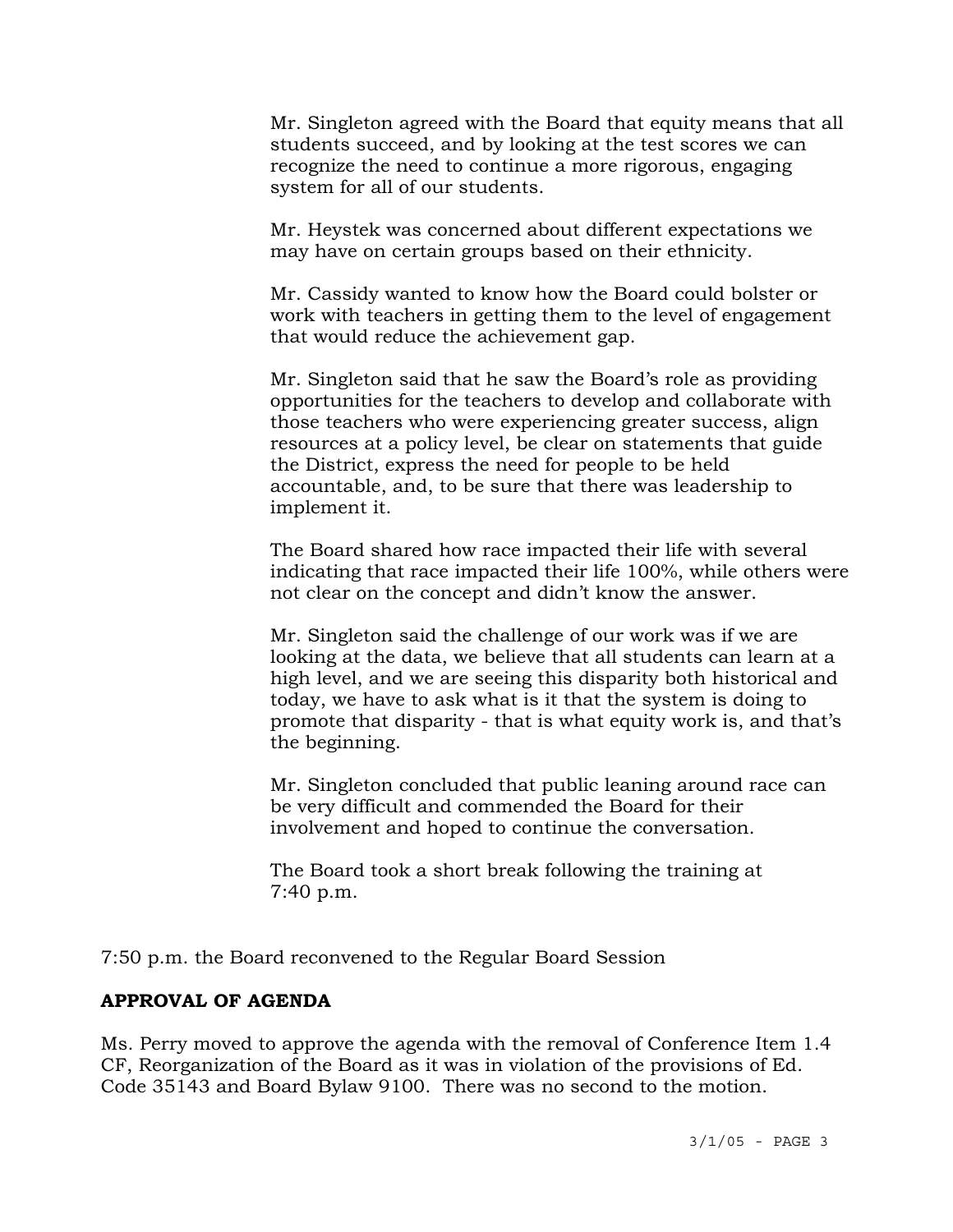On a motion by Mr. Davis and seconded by Mr. Richards, the Board approved the agenda for the regular meeting of March 1, 2005 with the exception of moving Conference Item 1.4-CF, Reorganization of Board, up to follow presentations and before Public Testimony on Non-Agenda Items by a 6-1 vote with Ms. Perry voting no.

**REPORTS** Student Representatives' Reports – San Leandro High School student representative, Sharon Ma, updated the Board on school activities including boys' basketball; winter sports award night; spring sports are beginning; DECA state competition in Costa Mesa; the Octagon Community Services Club will be serving at the Lion's Club crab feed; Youth Advisory Youth Summit was Feb. 28; AP Art Show, March 10 at the City Hall; *Dollar for Scholars* dinner, March 10 at the Marina Community Center; DECA Bingo Night raised \$1200 for MDA; and the WASC leadership team is meeting regularly to prepare the self study.

> Mr. Cassidy requested a copy of the schedule for the different sports teams so Board members would have the opportunity to attend some of the events. Ms. Cutter directed the Superintendent to get that information from the Director of Athletics at the high school.

## **PRESENTATIONS**

The San Leandro Chapter, Region VI, of the Association of California School Administrators (ACSA) proudly announced recognition of two outstanding individuals for their contributions to our educational community:

Administrator of the Year Friends of Education<br>
Jan Huls, Principal<br>
Leroy Smith, Community L Garfield Year Round Elementary

Leroy Smith, Community Leader

\* Mary Camezon, School Assistant & Intervention Team (SAIT) Consultant provided the first monitoring report along the nine essential components on Washington School's Implementation Correction Action Plan.

 Debbie Wong, Director of Curriculum reminded the Board that Washington Elementary School was in implementation of the correction action plan designed in collaboration with site leadership and SAIT consultants.

 On February 2 and 11, the SAIT Team conducted a monitoring visit to Washington Elementary to assess the school's implementation of the corrective action plan. The collaborative process resulted in a monitoring report on the assessment along the nine essential of the correction action plan.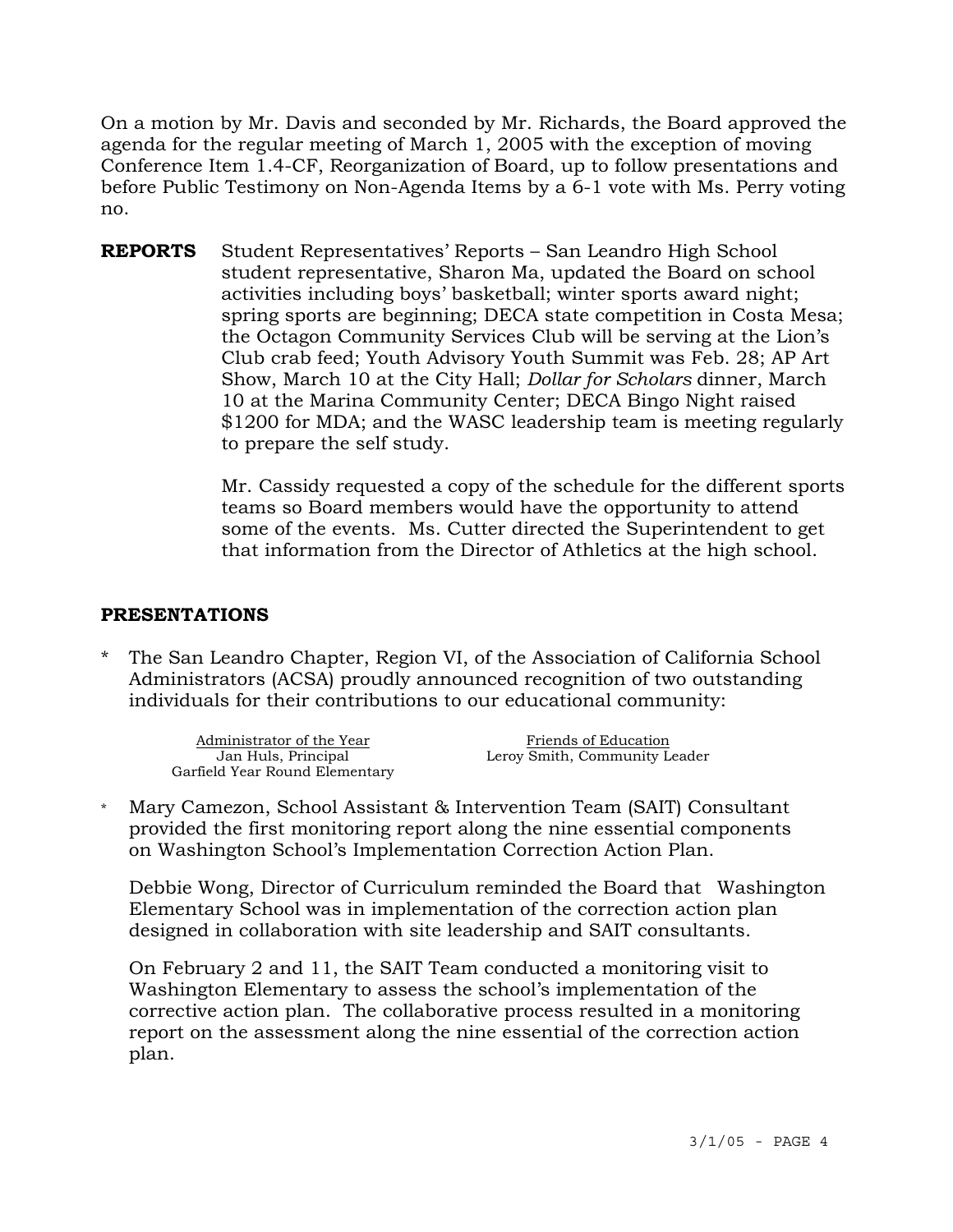Ms. Camezon commended the school for working very diligently to implement the benchmarks. She reported that teachers reported that students were already benefiting from the increased focus on reading and the interventions provided to build specific skills in individual students; teachers have attended training; the spirit of the school was very good, the site understood the seriousness, and they had accepted the responsibilities in addressing the action plan components.

 Areas of concerns included the effect of what the early bird, late bird reading would have on the teacher's need to have uninterrupted instructional time in reading, language arts, and math, and the push by parents and community members to make Washington a Dual Immersion school.

 While Ms. Camezon said this was not about the subject of Dual Immersion but rather that Washington School might be asked to do more than implement its corrective action plan. She felt that it was inappropriate to ask the school take on any additional work particularly in light of the need to improve the performance of English learners adding that the District had an obligation to support the staff as they implement the corrective actions and insure that no additional demands are placed on them.

 With that said, Ms. Camezon reviewed each component's benchmark rating, which could be minimally, partially, substantially, or fully, indicating that Washington received substantially ratings in all areas except fiscal support and data, which were partial ratings.

 Ms. Camezon said that she would be filing the monitoring report with CDE, and her report in May would focus on implementation which can be much harder to accomplish than the structural part of the reform; however, she was confident that Washington would step up to the challenges.

 Mr. Cassidy said that he had received some concerns from teachers and thought it would be worthwhile to invite a teacher representative to be part of the presentation. Ms. Camezon said that they had made a tremendous effort to listen to teachers' concerns, and that team members were all teachers except for the principal and that they, along with Lorraine Lerner (from the union), Debbie Wong, and she had approved the report.

 Mr. Cassidy asked about the after school intervention program, if any activities were lost with the additional time needed for reading, language arts, and math, and if teacher training would be completed before the STAR testing in March.

 In response to Mr. Cassidy's concern regarding her negative comments on Dual Immersion, Ms. Camezon explained that she was not speaking about the program, but that as a state evaluator, she felt that implementing the corrective action plan should be Washington's only job, and strongly suggested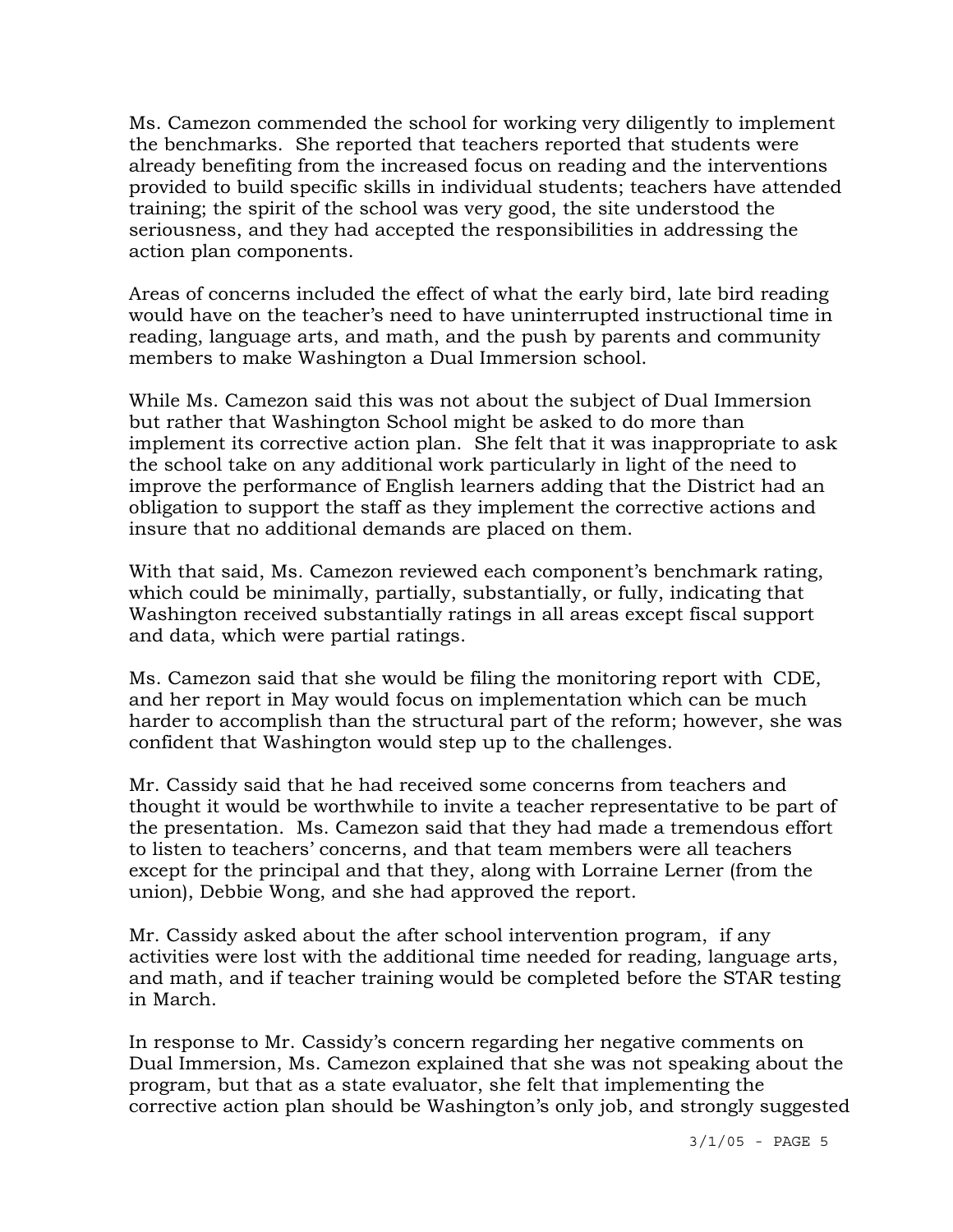that for this Board to ask the school to do anything more was asking too much.

 Ms. Perry asked about the partial ratings on the budget and data assessment and Ms. Camezon didn't think there would be any problem in raising those ratings and that the school was substantially on target.

 The Board commended the staff and administration for their accomplishments on being on track.

### General Services

1.4-CF Reorganization of the Board The Board discussed and considered moving forward with the reorganization of the Board by nominating candidates for President, Vice President, and Clerk of the Board.

> President Cutter said that because this item was unprecedented, she would allow Board members to comment, followed by public comment before entertaining any motions.

Prior to the discussion President Cutter addressed the misconception of being a "divided board". She believed that the community would like the board to set aside their political opinions and work together to support the children's education adding that the Board had benefited from the two-day team building workshop and whatever of the outcome was at tonight's meeting the Board was ready to move ahead in a direction that was for the good of the District.

The Board concurred that the two-day team building training was a step in the right direction, and the Board should move forward, look towards the future, and do what was in the best interest of the District.

Mr. Davis said that at the time of his request he was frustrated with the leadership of this Board, but as a result of the team building workshop which gave the Board a good start to air their frustrations and issue among themselves, he would rather to see the Board formalize an Executive Committee that would address the agendacreating process so that the Board can focus on making the school district better.

Ms. Perry reiterated that this discussion was moot because of violation of Ed. Code 35143.

Following a motion by Ms. Perry and seconded by Mr. Cassidy to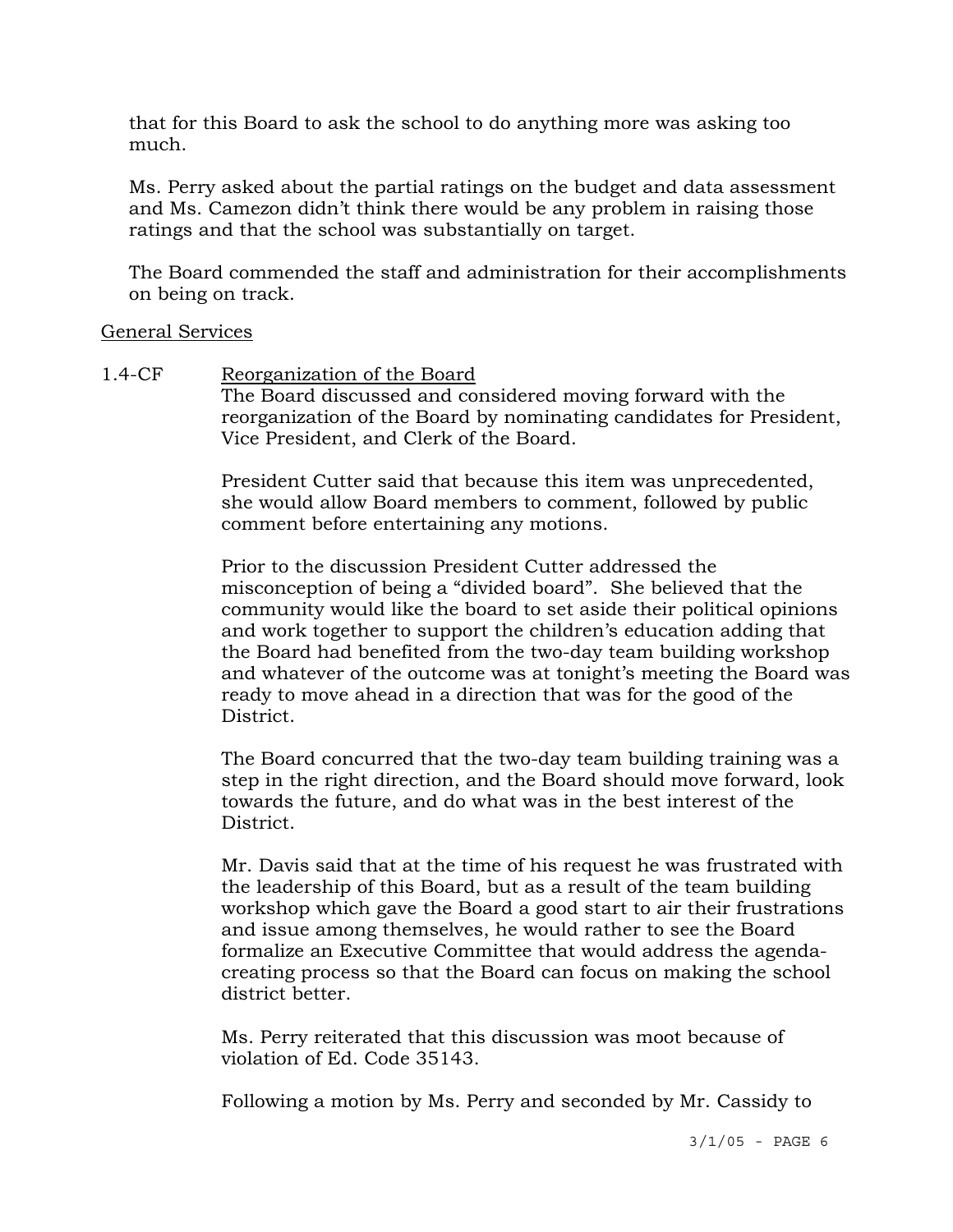table Conference Item 1.4-CF, Reorganization of the Board, the Board echoed Mrs. Cutter's thoughts that the two nights of training was a step in the right direction and agreed that the Board needed to move forward and look toward the future and do what is in the best interest of the District and its students and supported that motion to table, however they did not agree on formalizing an Executive Committee.

Mr. Cassidy said that he had made a mistake by acting out of anger towards something that occurred when he should have been more reflective and apologized to President Cutter for making certain assumptions. He added that there are serious issues that needed to be address and agreed with the suggestion from Mr. Davis to create an Executive Committee to set the agenda which would make us stronger.

Mrs. Cutter requested that the Policy Committee to look at the Executive Committee concept, define it, so that everyone is clear of its purpose.

#### **PUBLIC COMMENT**

Nikki Lockwood reminded the Board of their role to serve the community, stating the Board needs communication skills and should start focusing on all children and get beyond their own agenda.

Leroy Smith urged the Board to blend all of their talents together, be patient with each other, make the system work effectively to deliver the best quality of education to our children while being financially and physically responsible.

Greg Daniels felt that there was no cohesion in this Board and urged them to learn to get along, and to look at the "playbook" (the mission, goals and bylaws) which tells you how to reach your goals and added that he sees the sincerity in President Cutter and that she was doing an excellent job.

Lynn Sexton addressed the Board in support of Mrs. Cutter as President of the Board of Education and felt that the new proposal of an executive committee looked like a further "power play" to her.

On a motion made by Ms. Perry and seconded by Mr. Cassidy, the Board approved to table 1.4-CF, Reorganization of the Board indefinitely until we elect a new Board by a 7-0 vote.

#### **PUBLIC TESTIMONY ON NON-AGENDA ITEMS**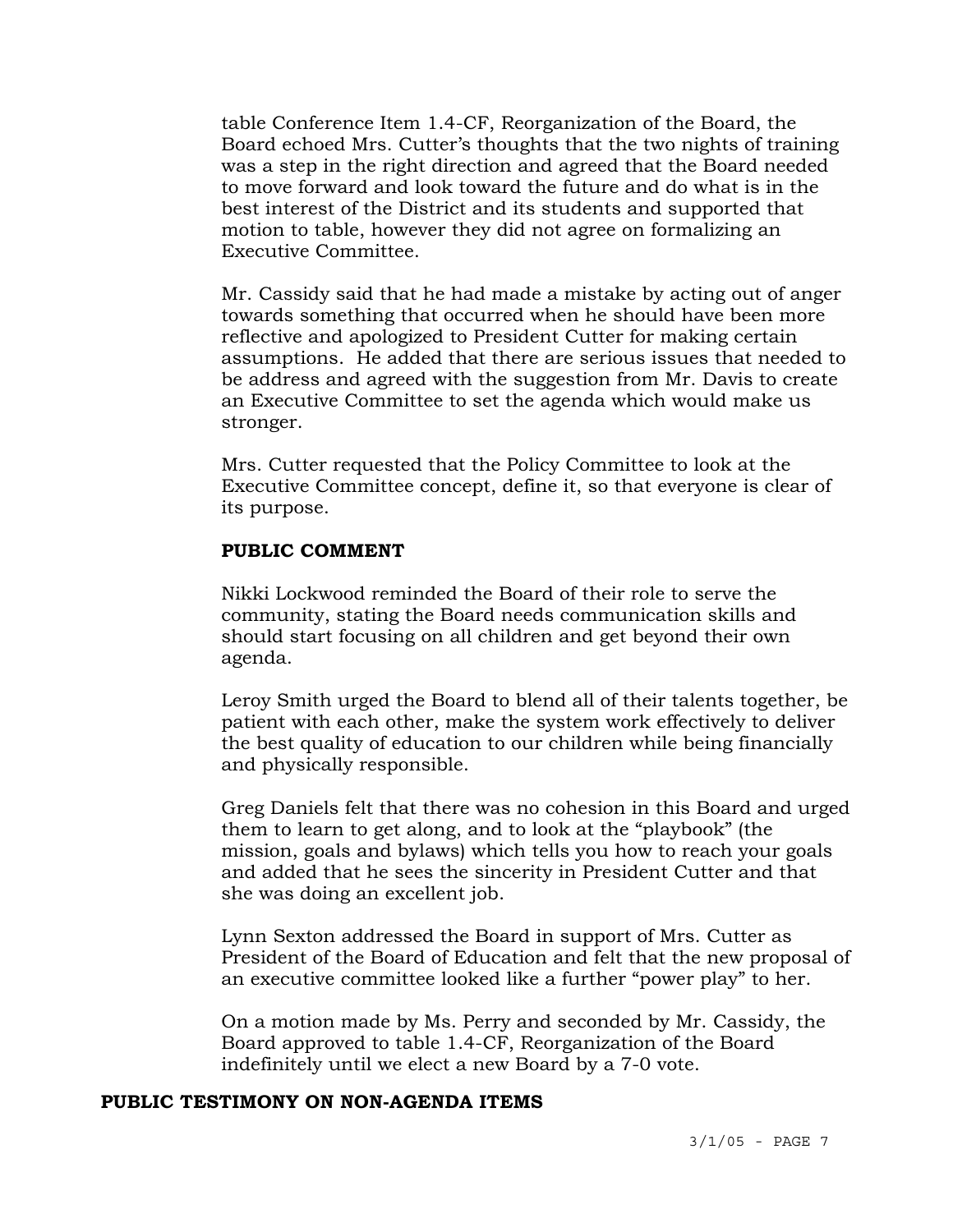- Michael Munoz addressed the Board in support of Vocational Educational and the need for skilled construction workers. Superintendent Lim will pass on information to him regarding the Chamber Career Technology Advisory Committee that will be meeting on March 2 at 4:00 pm.
- Kerri Skehan Marshall addressed the Board regarding the achievement gap, salary increases for teachers, and the postponement of negotiations. Ms. Lim clarified for her that negotiations were not postponed; there was a miscommunication between the District and union so subs were not ordered, and the next session was scheduled for March 18.
- y Billy Campbell addressed the Board regarding custodial procedures, practices, and the condition of the schools.

# **REPORTS**

- 1) Correspondence Clerk Davis thanked President Cutter for compiling the report as he was out of town. Correspondence included an invitation from Sara Nowlin, a Bancroft teacher, to Challenge Day on March 12, 2005; emails from JoMarie Holt requesting to pay for damages in the San Leandro High School parking lot; Sara Del Grande, Roberta Weisbard, Kacia Miesner, Pat Scalione, Lewis Williams, Kay Kidder, Pat Silver, Sandra Smith and Carlye Piparato regarding salary increase for teachers; Caroloy Lizotte, Mary Gordon, Jim, Bolar, Lynn Sexton, Vera Ayres, Tony Farley regarding Board reorganization; Catherine Cook request to honor Karl Debro for AVID work; Lance Gunnerson regarding Vocational Ed issues; Dan Martin regarding No Child Left Behind; and Molly McGee Hewitt, Board Team Building.
- 2) Superintendent's Report Superintendent Chris Lim reported that
	- She attended the City Council's Finance Committee meeting and shared under comments her interest in working with the City to address the SRO situation next year; she also spoke with John Jermanis regarding SROs and he said that the Police Chief is exploring other options but assured her that the SROs would be here until the end of the school year; at the next City/School Liaison meeting she will be asking the secondary principals to make a presentation on the use and value of having onsite police; however the March meeting was cancelled, so the next meeting may not be until May.
	- She attended WASC training as she will be a member of the visiting team to Northgate High School, Mt. Diablo USD, from March 20- 23.team and adding that San Leandro High School principal Amy Furtado was there preparing for her visit to Washington High School in San Francisco;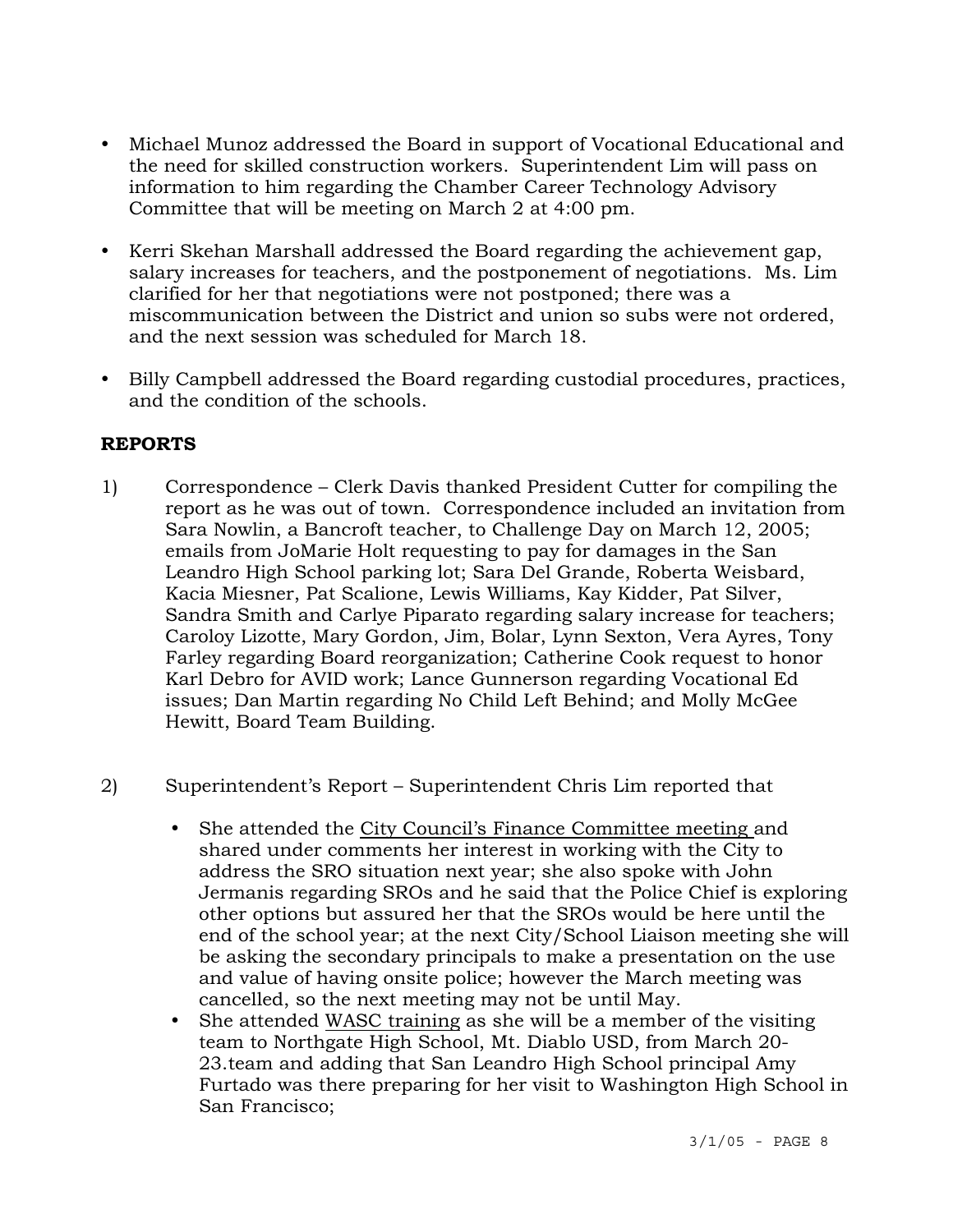- OB Badger spoke to Ms. Lim expressing enthusiasm and appreciation for receiving letters from Mr. Truong's 5th grade class acknowledging the SL Times article *"Councilman Works His District."* He plans on visiting the school soon.
- As a result of receiving \$250,000 for our Disaster Preparedness Grant, the District, along with San Lorenzo Unified, are planning job- alike training for the Incident Command Disaster System at the end of the month with completion by the end of June.
- She had the pleasure of judging student projects along with Mr. Richards, Ms. Perry, and Mrs. Cutter, for the Business Academy;
- Cabinet will be meeting with the Washington parent group on Monday regarding the Dual Immersion Program, and she will update the Board.

Mr. Cassidy suggested exploring the idea of having a presentation for the Board regarding the SROs or perhaps the Superintendent could write a letter to the Mayor and City Council lobbying them to save these positions adding that we need to look at multiple avenues of approaching the City.

Mr. Heystek was interested in seeing the Advocacy Committee involved this issue by drafting a letter in support and helping organize a Board presentation.

- 3) Board Representatives' Reports
	- Alameda County School Boards Assn. Ms. Perry reported that they had a dinner for our legislators followed by a discussion on the state budget, Superintendent Lim and Mr. Davis also attended. The next meeting will be March 17 at the County Office at 7:00 p.m. focusing on the Board's role in employment and possibly looking at the issue of "merit" pay that the Governor has put on the table.
	- Eden Area Regional Occupational Program No report
	- Mid-Alameda County Special Education Local Plan Area Ms. Perry they had an special meeting February 24 regarding the creation of a charter school in Hayward and becoming part of the SELPA for Special Ed. services; they discussed the Annual Service Plan and she will see that the Board receives copies. She also reported that the bid for transportation had expired, so expect a raise in transportation costs. The next meeting will be May 5.
	- San Leandro Chamber of Commerce Community Partners Committee-No report

 Mr. Cassidy would like Mr. Davis, chair, continue exploring the options of reviving the Educational Foundation.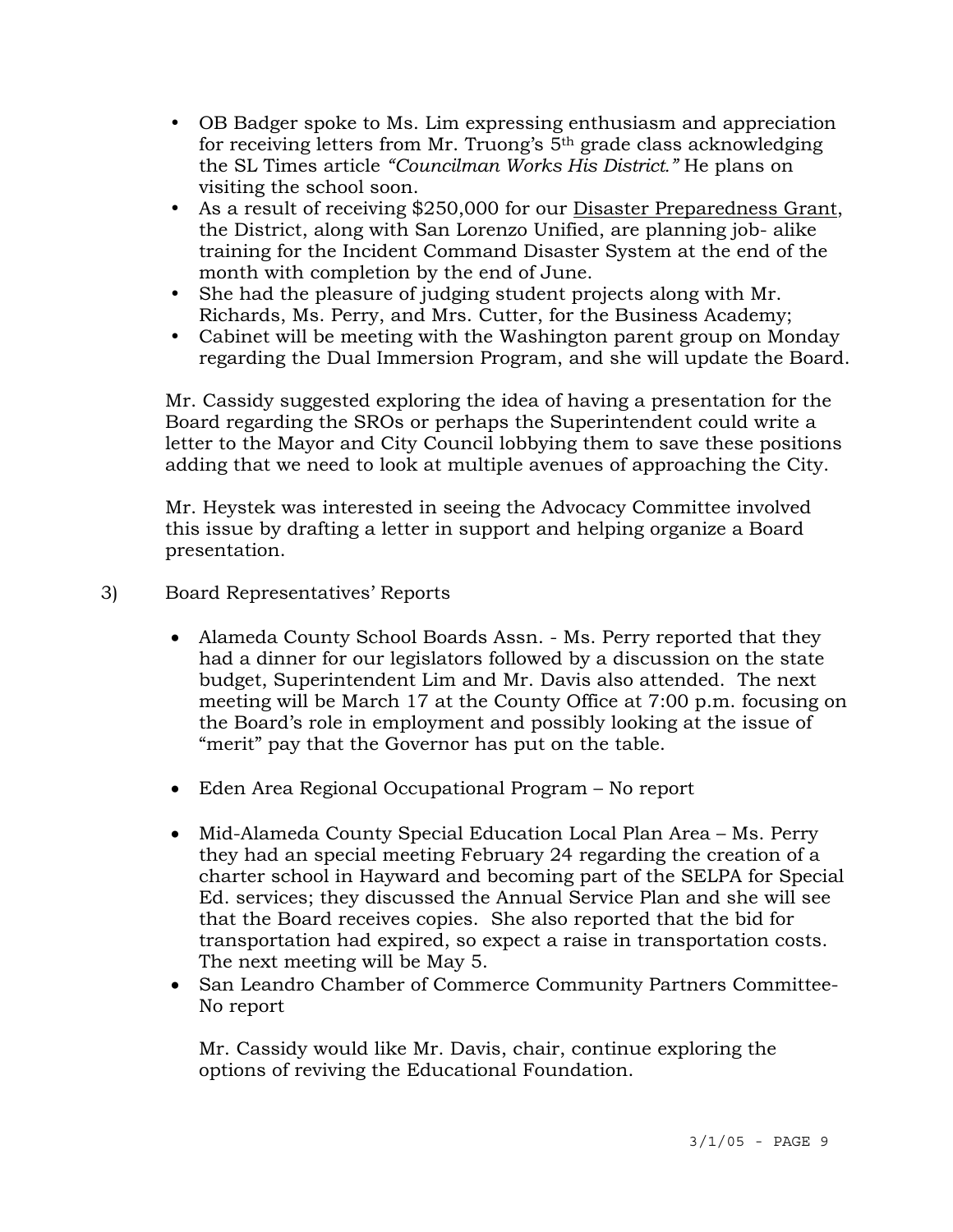Ms. Perry confirmed that the committee normally meets on the  $1<sup>st</sup>$ Wednesday of the month at 4:00 p.m.

## **CONSENT ITEMS**

### General Services

1.1-C Approval of Board Minutes – February 16, 2005

Human Resources

2.1-C Acceptance of Personnel Report

Business, Operations and Facilities

4.1-C Resolution #05-16 to Declare Certain Equipment Surplus and/or Obsolete

On a motion made by Mr. Davis and seconded by Mr. Heystek, the Board approved the consent items by a 7-0 vote.

## **ACTION ITEMS**

Human Resources

2.1-A Ratification of Tentative Contract between San Leandro Unified School District and Teamster/Trades

## **PUBLIC COMMENT**

• Billy Campbell addressed the Board in support of the contract.

Mr. Glaster asked that the Board to replace the original public disclosure statement that was included in the packet with the revised report.

On a motion made by Mr. Davis and seconded by Ms. Perry, the Board approved to ratify the tentative agreement between the San Leandro Unified School District and the Teamsters Union Local No. 856/Alameda Building Trades Council including the revised Public Disclosure statement by a 7-0 vote.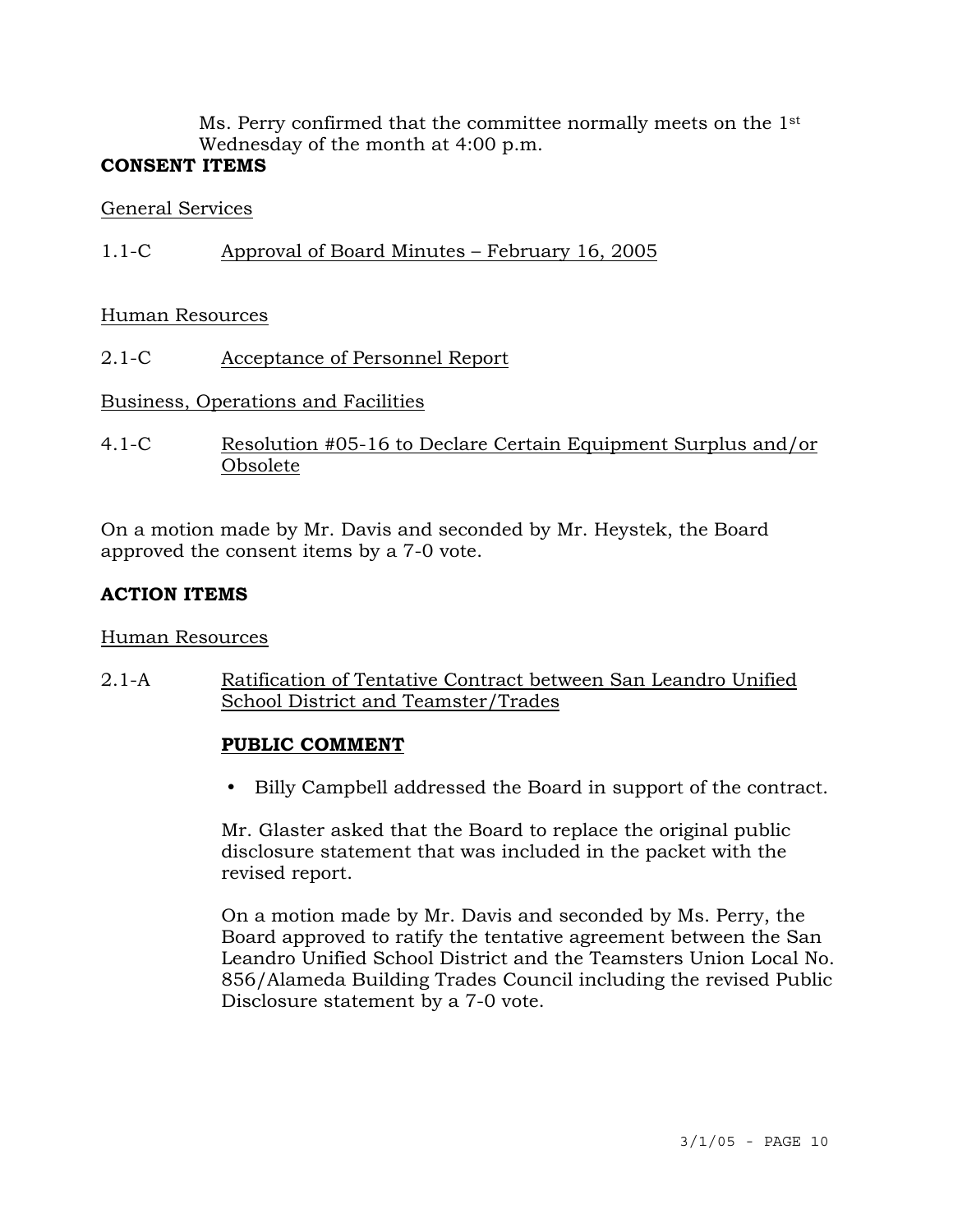### Educational Services

### 3.1-A Approval of Proposed Stipulated Expulsion Order

On a motion made by Mr. Davis and seconded by Mr. Richards, the Board approved the recommendation of the Assistant Superintendent, Director of Attendance and Principal for student E14-04/05 under the terms and conditions of the stipulated expulsion; and adopted the conclusions of law, findings of cat, which includes placement at ACOE Community Day School Program for the remained of the spring 2005 semester by a 7-0 vote.

### 3.2-A Approval of Proposed Stipulated Expulsion Order

On a motion made by Mr. Richards and seconded by Mr. Davis, the Board approved the recommendation of the Assistant Superintendent, Director of Attendance and Principal for student E18-04/05 under the terms and conditions of the stipulated suspended expulsion; and adopted the conclusions of law, findings of cat, which includes continued attendance at San Leandro High School by a 7-0 vote.

### 3.3-A School Assistant & Intervention Team (SAIT) Monitoring Report

On a motion made by Mr. Heystek and seconded by Ms. Perry, the Board approved Washington School's first monitoring report of the Corrective Action Plan by 7-0 vote.

## Business, Operations and Facilities

## 4.1-A Change Order #11, Jefferson Elementary School Increment II

On a motion made by Mr. Heystek and seconded by Mr. Richards, the Board approved Change Order #11 for Fedcon General Contractors, Inc. for Jefferson Elementary School Increment II – Bid Package #03-01 by a 7-0 vote.

#### 4.2-A Change Order #13, Six (6) Elementary Schools Modernization

On a motion made by Mr. Heystek and seconded by Mr. Richards, the Board approved Change Order #13 for Arntz Builders for the Six (6) Elementary Schools Modernization Project – Bid Package #03-05 by a 7-0vote.

In response to Mr. Richards question regarding the amount the Roosevelt PTA would be responsible for regarding the additional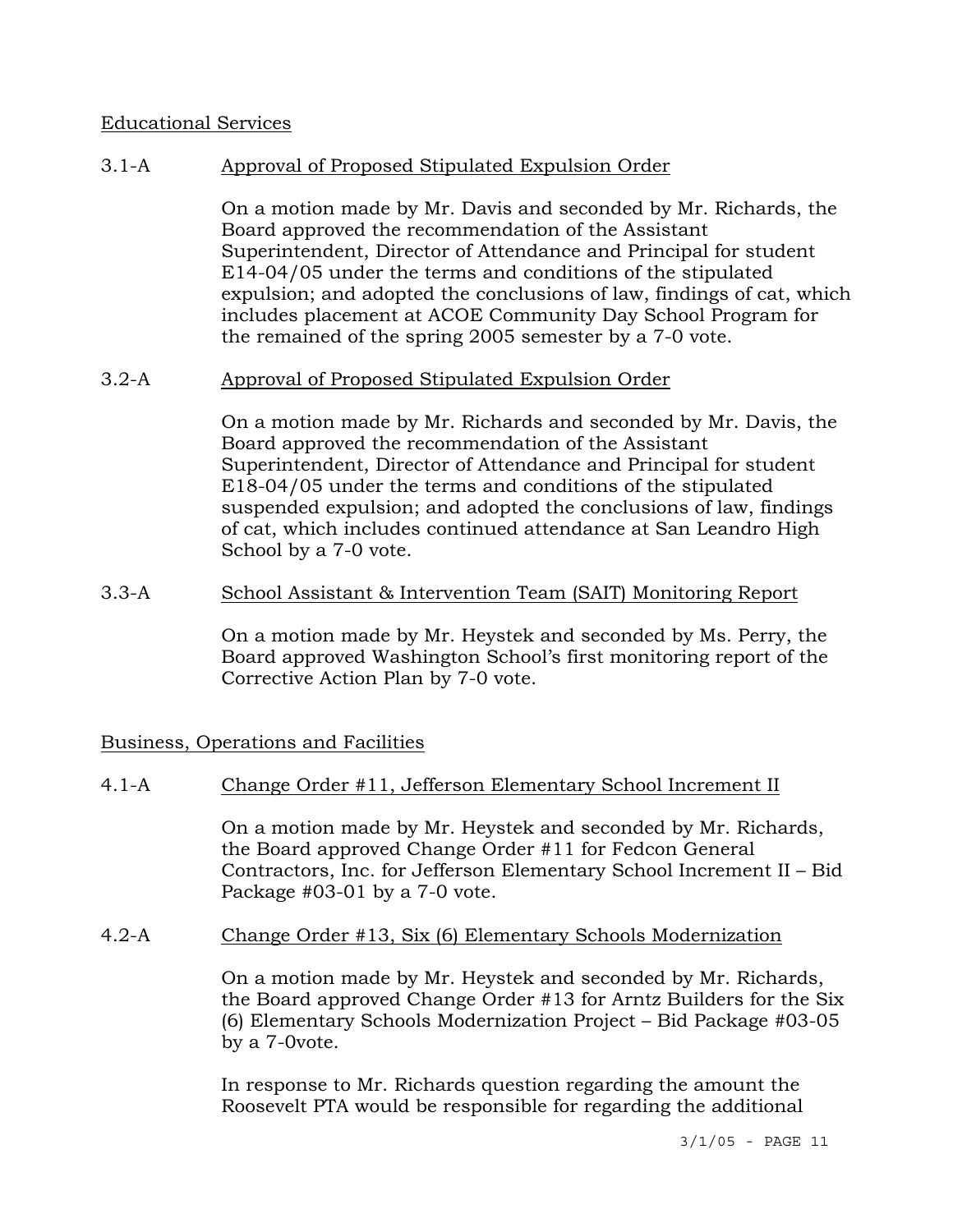remodel of the boys' and girls' restrooms, Mr. Glaser said 100%.

Mrs. Hague had a question regarding the signage at six elementary sites. Mr. Glaster said that is was an error in omission and would be the responsibility of the architect.

### **CONFERENCE ITEMS**

Mr. Martinez answered the following questions regarding sexual harassment raised by Mr. Cassidy:

- 1. Are employees required to sign any statement that they have read the revised sexual harassment policy and return the statement to the District Office? If no, should we consider making that a requirement? **Answer: Yes. As part of the training, statements to be signed by each employee will be included.**
- 2. Has the harassment complaint form been reviews by counsel and/or any consultants? **Answer: Yes. Legal counsel has been involved every step of the way.**

Regarding concerns about Part 4 of the complaint form regarding "informal steps" and confidentiality of the information. Mr. Martinez explained that the following language *"if any"* had been added regarding informal steps, and "*The District will make every effort to maintain confidentially and privacy to the extent the law allows"* had been added regarding the confidentiality issue.

3. Under the policy what happens if a complaint is made, the Assistant Superintendent of HR finds it meritorious, but the Superintendent disagrees. Is the complaint under these circumstances ever reviewed by the Board or does the Superintendent have complete authority over whether the Board is informed?

**Answer: Through the complaint process every Monday morning Cabinet meets regarding personnel related issues and Mr. Martinez updates the Superintendent on the investigation, so the idea of the Assistant Superintendent and Superintendent disagreeing is pretty insignificant.** 

Mr. Cassidy thanked Mr. Martinez for his thorough answers but would still like to have the Board informed of decisions and see it incorporated into the policy.

Ms Perry would like to approve the policy as is because it's important to implement these policies soon, then sent back to the Policy committee to address that issue and language added.

Regarding 4119.11 (a), Mrs. Hague and Mr. Heystek concurred that *"If the Assistant Superintendent is the harasser"*. . . should read *"if the Assistant Superintendent is the subject of the complaint, . . .* 

With regards to "*removing vulgar or offending graffiti within a reasonable time period*", Mrs. Hague felt more of a definition should be included. Ms. Perry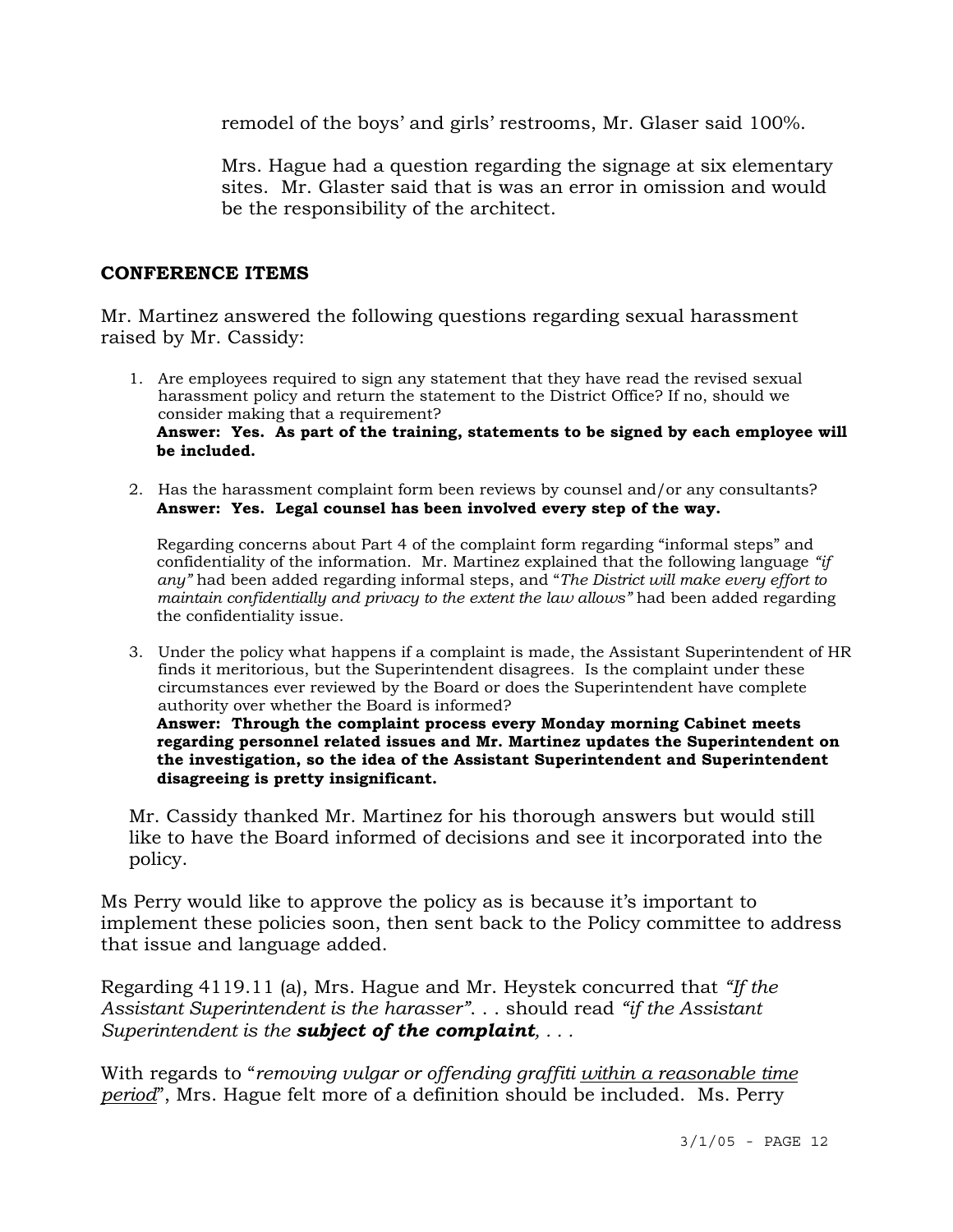explained that the Policy Committee thought that often the Police Department was involved and it depended on their availability.

## Human Resources

## 2.1-CF Revision of Board Policy 4119.11; 4219.11 4319.11 (a-b); AR 4119.11; 4219.11; 4319.11 (a-f), Sexual Harassment Personnel

The Board discussed and considered approving the revisions of Board Policy 4119.11; 4219.11; 4319.11 (a-b); AR 4119.11; 421911; 4319.11 (a-f), Sexual Harassment – Personnel.

On a motion made by Mr. Davis and seconded by Mr. Richards, the Board approved the revisions of Board Policy 4119.11; 4219.11; 4319.11 (a-b); AR 4119.11; 4219.11; 4319.11 (a-f), Sexual Harassment – Personnel by a 7-0 vote as amended, with revisions going back to the Policy Committee.

2.2-CF Revision of Board Policy 5145.7 (a-c); AR 5145 (a-g), E(1) 515.7 Sexual Harassment – Students

> The Board discussed and considered approving the revisions of Board Policy 5145.7 (a-c); AR 5145 (a-g), and E (1) 5145.7 – Students.

Mrs. Hague asked for clarification between *"Demands for sexual favors in exchanged for favorable treatment,"* and the addition of *"Threats and demands to submit to sexual requests to obtain or retain any education benefit."* in AR 5145.7(a).

Ms. Perry thought the additional wording came out of the new Ed. Code. Mr. Martinez said that while this refers to students, it also address employee to student as well.

Mrs. Hague also asked for clarification regarding bullet #9 in AR5145.7(b), *"Conduct or comments consistently targeted at only one gender, even if not sexual nature."* Mr. Martinez said "blocking a student", or "glaring" at a student, while there are not sexual they are prohibited activity.

Regarding #5 in AR 5145.7(e) Mrs. Hague would like "with parent permission" added to *"In order to informally resolve the complaint, the victim must request in writing that he/she wants an informal resolution."* Mr. Heystek would like legal opinion on how the parent is to be involved. President Cutter said that the policy would be approved as is, then be sent by to the Policy Committee for further review.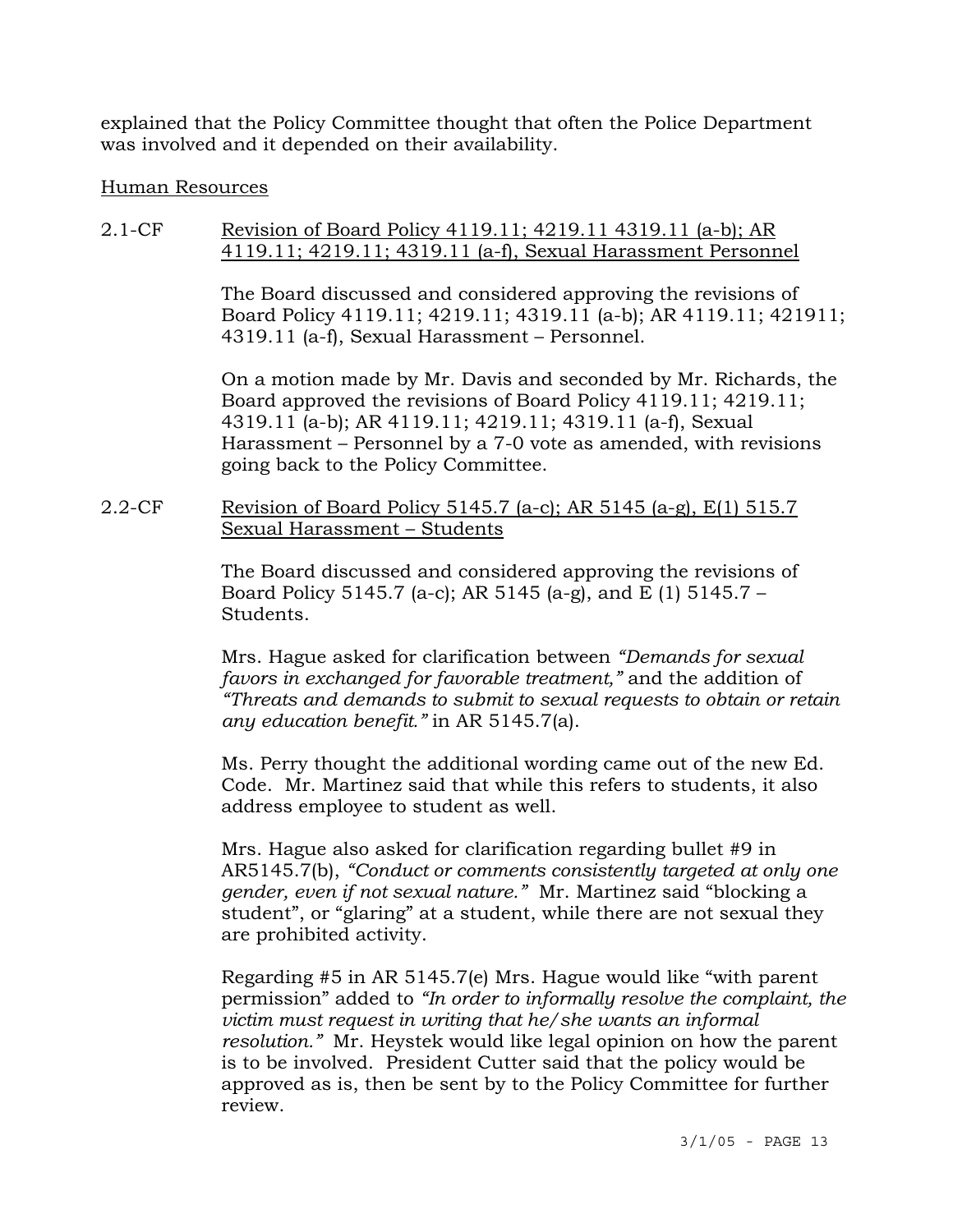On a motion made by Mr. Heystek and seconded by Mr. Davis, the Board approved the Revisions of Board Policy 5145.7 (a-c); AR 5145  $(a-g)$ , and  $E(1)$  5135.7, Sexual Harassment – Students by a 7-0 vote as amended, and send back to Policy Committee to seek further legal counsel regarding parent involvement.

#### Business, Operations and Facilities

#### 4.1-CF Professional Design Metal Shop

The Board discussed and considered retaining the architect firm of SIM Architects to be the design professionals for this project.

Mr. Glaster said that approval of this would allow the District to move forward with a preliminary review of the high school facilities.

On a motion made by Ms. Perry and seconded by Mr. Richards, the Board approved to retain the architect firm of SIM Architects to be the design professional for this project by a 7-0 vote.

#### 4.2-CF Roosevelt Proposition 55 Renovation Project

The Board discussed and considered approving the Roosevelt Proposition 55 Renovation Project in concept, giving staff direction and approval to complete this project, directing staff to bring forward a design professional as architect of record for this project.

Mr. Cassidy and Mr. Heystek had concerns about the equity issue between schools and the process of how overages in the bond money are used.

Mrs. Hague and Ms. Perry commended staff for all the work to cash in on these opportunities.

On a motion made by Mr. Davis and seconded by Ms. Perry, the Board approved the Roosevelt Proposition 55 Renovation Project in concept, giving staff direction and approval to complete this project, directing staff to bring forward a design professional as architect of record for this project by a 7-0 vote.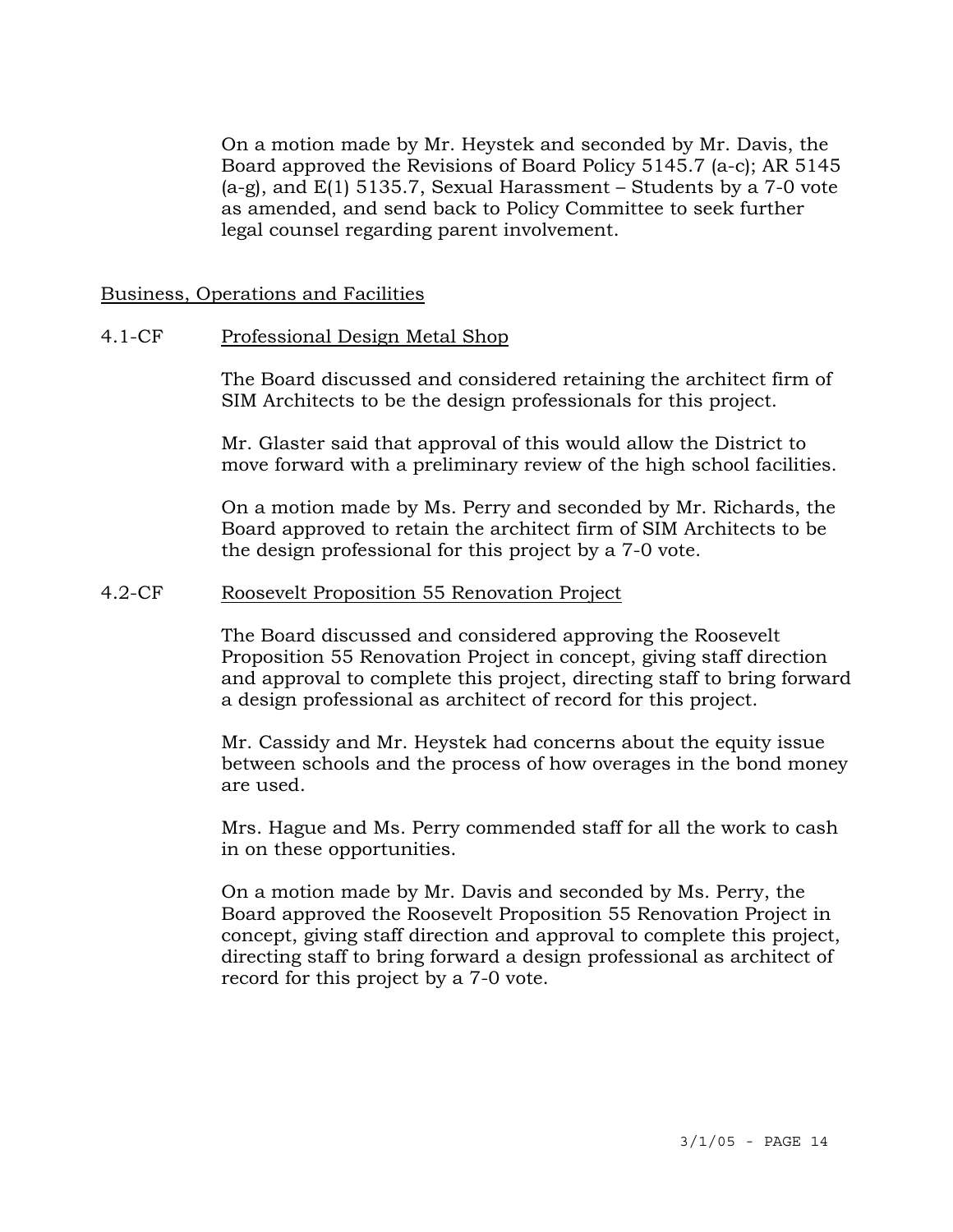### General Services

1.1-CF AR 1312.4; E(1) 1312.4; E(2) 1312.4 (a-b), Williams Lawsuit Uniform Complaint Procedures

> The Board discussed and considered approving AR 1312.4; E(1) 1312.4; E(2) 1312.4 (a-b), Williams Lawsuit Uniform Complaint Procedures.

On a motion made by Mr. Heystek and seconded by Mr. Davis, the Board approved AR 1312.4; E(1) 1312.4; E(2) 1312.4 (a-b), Williams Lawsuit Uniform Complaint Procedures by a 7-0 vote.

#### 1.2-CF Board Policy 1312.3, Uniform Complaint Procedures

The Board discussed and considered approving the revisions to Board Policy 1312.3, Uniform Complaint Procedures.

On a motion made by Mr. Richards and seconded by Ms. Perry, the Board approved the revisions to Board Policy 1312.3, Uniform Complaint Procedures by a 7-0 vote.

On a motion made by Mr. Richards and seconded by Ms. Perry, the Board approved to extend the meeting to 11:00 p.m. by a 7-0 vote.

### 1.3-CF Resolution E05-19 Opposing the Governor's Budget Proposals on Education

Prior to the discussion, Bruce Colby, Business manager, presented a power point presentation recapping of 2004-2005 budget and discussion of governor's 2005-2006 budget proposal, and where we go from here.

Following the presentation, the Board discussed and considered adopting Resolution #05-19, Opposing the Governor's Budget Proposal on Education.

Mr. Cassidy wanted the members to know that the resolution was crafted by him, and did not go through the full Advocacy Committee.

On a motion made by Mr. Richards and seconded by Ms. Perry, the Board adopted Resolution #05-19, Opposing the Governor's Budget Proposal on Education by a 7-0 vote.

#### **INFORMATION ITEMS**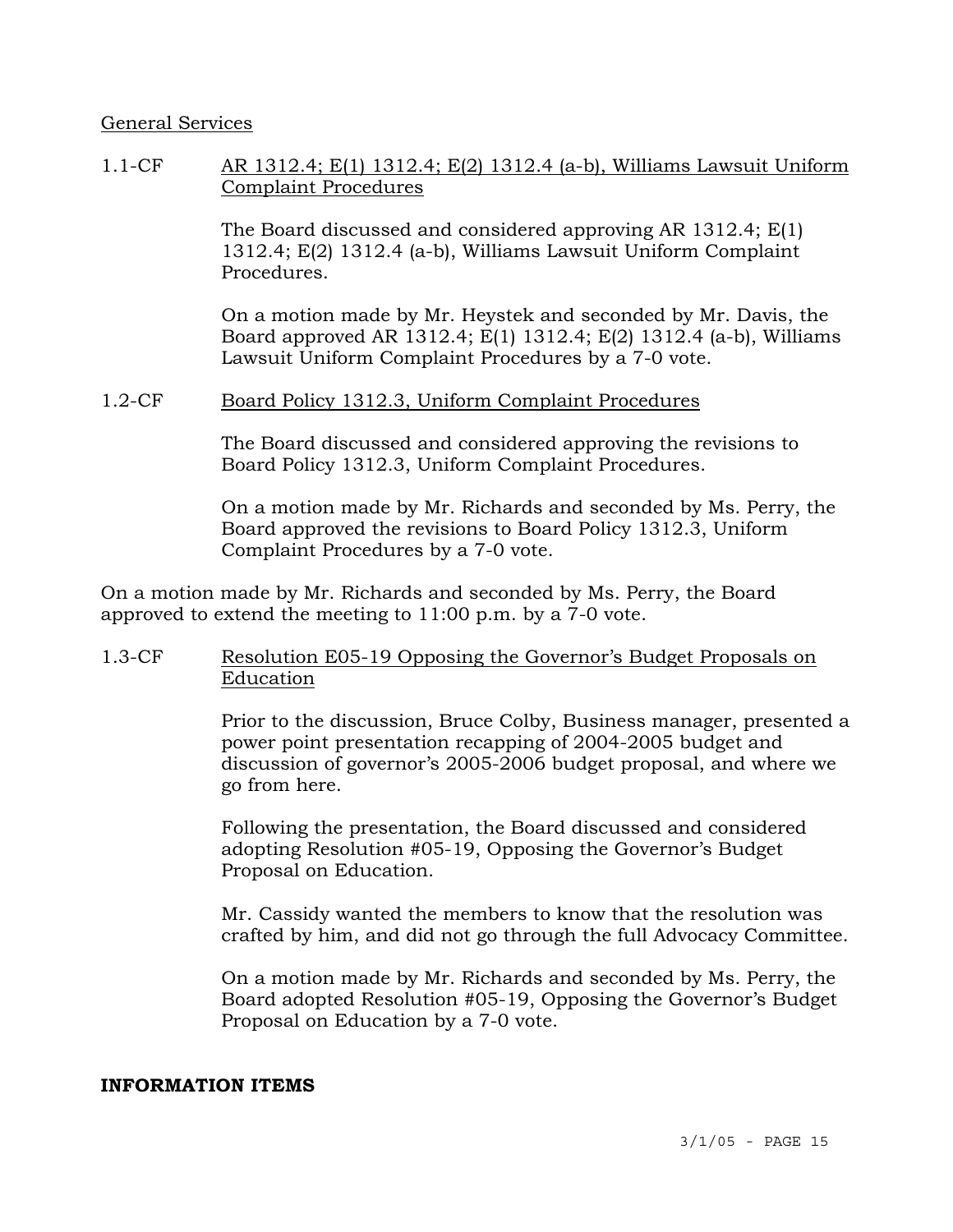## General Services

1.1-I Pleasanton Unified School District's Request to Change Election Date

> The Board received for information Pleasanton Unified School District's request to change its election date to November of even numbered years, and that staff will respond to the Registrar of Voters indicating that this request would result in on impact to the San Leandro Unified School District.

# **PUBLIC COMMENTS REGARDING CLOSED SESSION AGENDA**

There were no public comments concerning items on the closed session agenda.

# **ADDITIONAL SUGGESTIONS AND COMMENTS FROM BOARD MEMBERS**

- Mr. Richards reported that he had the opportunity to be part of the Business and Finance Academy judging. He also spoke to one of the instructors, Mary Styner, who indicated that she had a desire to take a group of her students to the Federal Reserve Board in San Francisco and added that he had made arrangements for the group to come by his office to meet with the chief auditor, attend some meetings with staff, tour the executive suites, and hopefully to the Exchange Floor.
- Mr. Davis requested, and with Board consensus, that the Policy Committee develop protocols and policies establishing an Executive Committee membership and responsibilities that would work with the president and superintendent to set the meeting agendas.
- With Board consensus, Mr. Heystek requested that the Advocacy Committee discuss procedures and protocols regarding the District's response to City decision regarding issues that affect us, i.e. School Resource Officers (SROs). He reported that the San Leandro Collaborative scheduled the Health & Wellness Fair for May 21; he also was a guest speaker at the Youth Advisory Commission's Youth Summit where he spoke on the achievement gap; he attended the Western Association for Schools and Colleges (WASC) focus on learning workshop that Superintendent Lim attended. As he is unable to be on a visiting team, he did receive materials from the workshop and felt that it would help Board members understand the upcoming WASC accreditation for our District and would be happy to share that information with them.
- Mr. Cassidy requested amending the Advocacy Committee to become Advocacy/Communication Committee on the next agenda. Ms. Perry said that the Advocacy Committee was a stand alone committee due to certain requirements, legal restraints, and the use of staff resources and other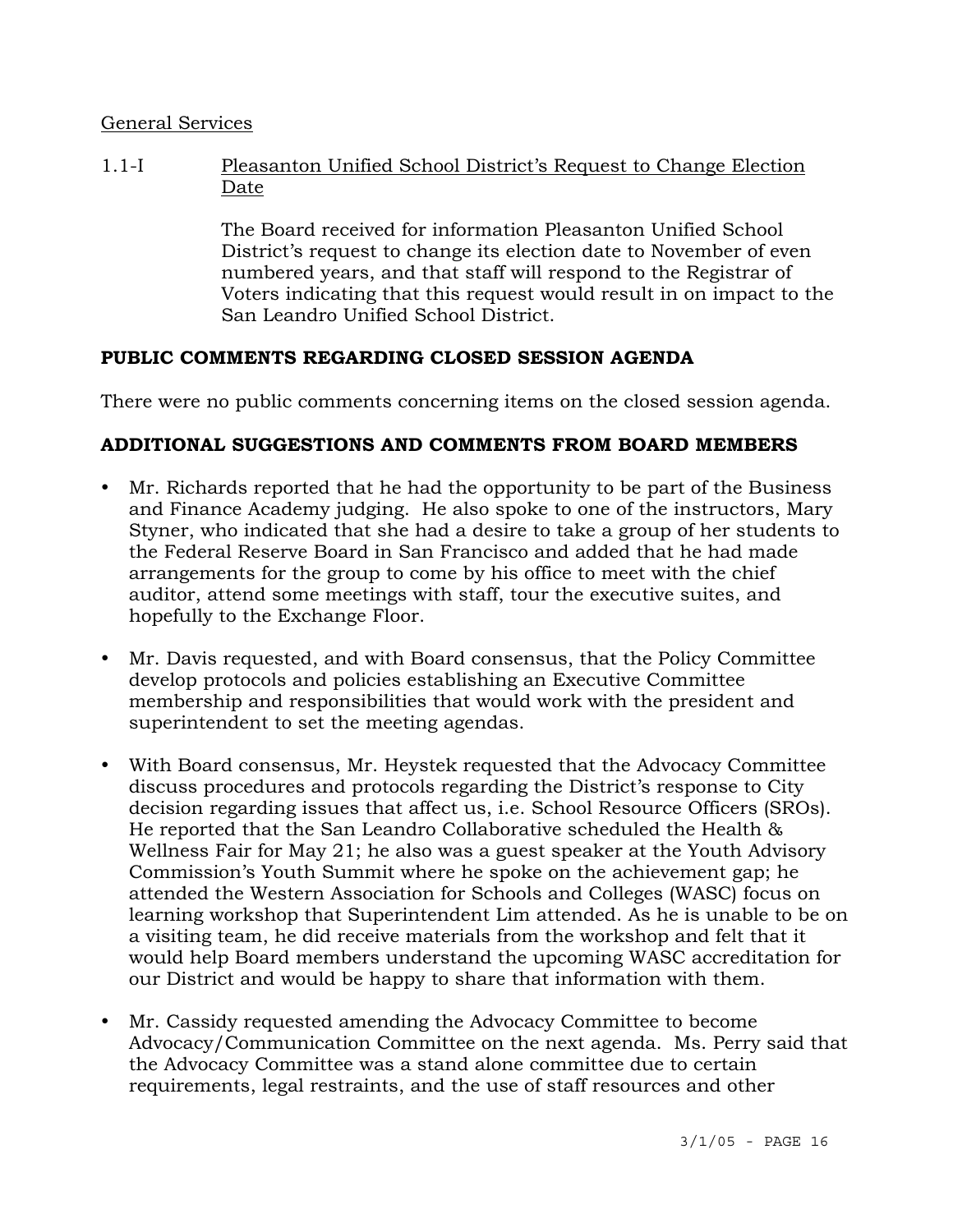materials was not allow, so that was why Advocacy and Communications had been kept separate.

 It was the consensus of the Board to place reconstituting the Communication Committee on the March 15 agenda with Mr. Cassidy coming prepared with a cover sheet about what he envisioned. He asked for previous reference materials on what the committee's charge was in the past. As a follow-up, Mr. Davis would be interested in seeing the constraints of the Advocacy Committee as defined in the Education Code.

 Mr. Cassidy also would like to speak to the Superintendent's goals in closed session in March.

 Mr. Cassidy drew the Board's attention to an article in the Contra Costa Times regarding a good attendance campaign in hopes to increase cash flow by attending class. He said that he would like to see the Superintendent consider "selling" attendance to parents thorough the positive nature by underscoring the importance of student attendance by what money can be received and offering some kind of award program.

 With regards to the situation in Berkeley with the teachers' contract, he said there was a salary gap between our District and other districts and that the Board needed to take a greater charge over the issue of our budget and would like to have a workshop focusing on budgetary issues.

 Mr. Richards said that at the Finance Committee's March 14 meeting they would be reviewing the 2nd Interim Budget and bringing it to the Board on March 15 for approval.

 Mr. Cassidy then asked for consensus to direct the Finance Committee to begin looking at the budget in terms of prioritizing areas to cut and adjustments and come back with proposals.

 Mr. Richards felt that a Budget "101" course explaining how the budget is analyzed, approved, and submitted would be helpful so that everyone would understand the process.

 After Board consensus, Mrs. Cutter asked the Finance Committee to come up with a guideline for a Budget "101" course and report back to the Board, then a date could be set to have an orientation to educate the Board and community on the timelines regarding making cuts.

 Mr. Cassidy was upset that the Board had not begun planning for a bond, and wanted consensus to schedule a time in March or early April and if Board consensus was not reached he wanted a vote and then he wanted the community to know which Board members were for or against proceeding.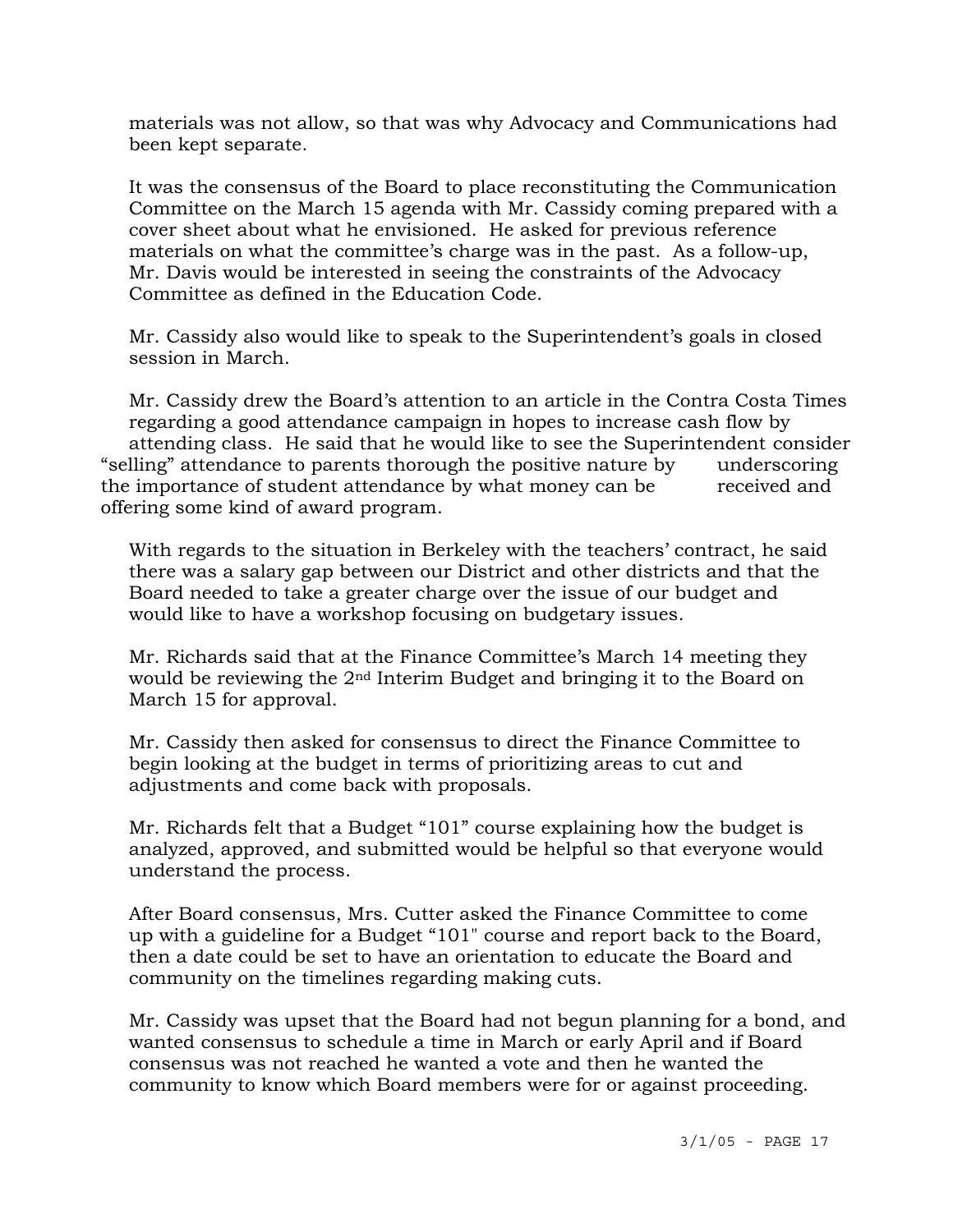President Cutter stated that not one Board member was against planning for a bond; however, Mr. Cassidy needed to keep in mind the staff time involved.

 Mr. Glaster noted that the Facilities/ Technology would be meeting this Friday, March 4 and would be bringing forward some recommendations as staff had already been working on this, and that they were ready to schedule a facilities workshop, but not until early April as the last week in March was spring break.

- y Ms. Perry reported that she would be attending the BTSA Advisory Committee in Castro Valley and would bring back beginning teacher information to the next Board meeting. She helped judge the Martin Luther King Coloring and Poster Contest at Monroe, and attended their assembly and music awards; she commended the Floresta Homeowners' Association for their reading partnership with Monroe school and attended their initial meeting where dedicated readers spend at least one day a month reading to students. She will get a list of the volunteers and suggested that on behalf of the Board the perhaps Superintendent and President could send thank you notes. She said that the Business Academy presentations were fantastic and because of the concerns raised by Mr. Cassidy at a previous Board meeting regarding the cost of pizza at the high school and the selection of vendors, Ms. Perry clarified that \$6.97 was the cost for a whole pizza and not just a slice, as reported earlier, and the process for determining a vendor was a bid process.
- Ms. Hague thought it was important to educate the community on our budget and how it works, and because of the recent budget situation, she thought it would to be good time to discuss how the base revenue limit works, impact of Props. 98 adjustments or the deficit not being applied to the base revenue limit to the District, and what money is available for different purposes within the District.
- y It was the consensus of the Board to place the organization audit for discussion on the March 15 Board agenda.
- President Cutter reiterated that the Advocacy Committee would be sending a letter to the City regarding the School Resource Officer (SRO). She also wanted to set up a Board workshop with Johan Klehs regarding Finance and Facilities.
- Ms. Perry said that she received a note from Mayor Young asking if the Board could spear-head a recognition certificate for Bob Glaze for his twenty-five years of volunteer/elected services this year to be presented on April 6 from 5:30-7:30 p.m. The Board agreed that a resolution honoring him would be appropriate, and Ms. Perry volunteered to write it.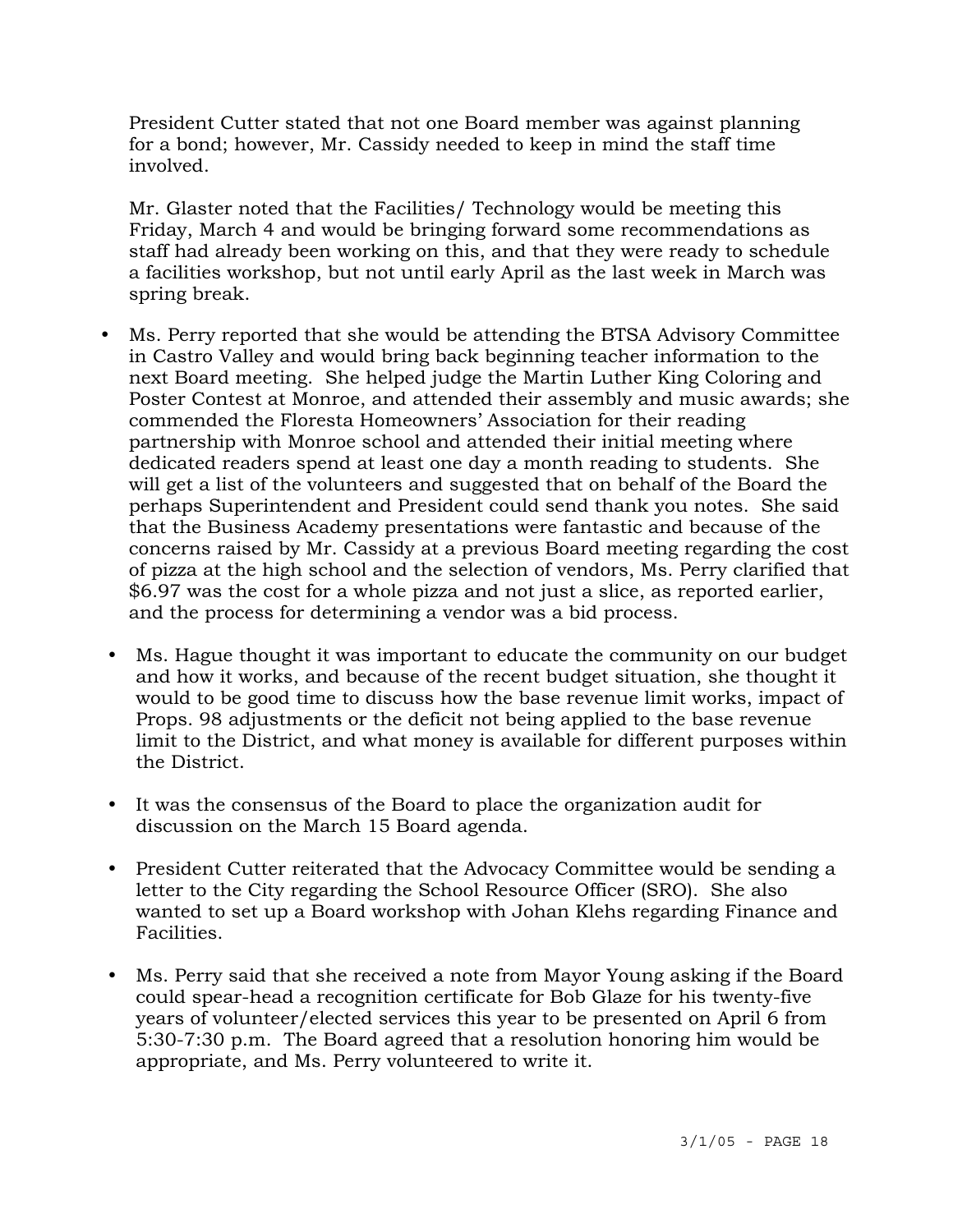## **PUBLIC COMMENTS REGARDING CLOSED SESSION AGENDA**

There were no public comments concerning items on the closed session agenda.

## **RECESS TO CLOSED SESSION**

Prior to recessing into closed session President Cutter indicated that the Board needed to try to be more conscious of the time, and have them over by an agreed upon time i.e. 10:30 p.m.

At 11:10 p.m., the Board went into closed session for Student Expulsions; Public Employee Discipline/Dismissal/Release; and Conference with Labor Negotiator pursuant to Education Code Sections 35146 and 48918(c), and Government Code Sections 5495, and 54957.6. The closed session was adjourned at 11:50 p.m.

The Board returned to open session at 11:53 p.m. President Cutter said that the Board had been in closed session and the following action was a taken:

- On a motion made by Mr. Davis and seconded by Mr. Heystek, the Board voted 7-0 to non-reelect a certified probationary 2 non-management employee #434.
- On a motion made by Mr. Davis and seconded by Mr. Heystek, the Board voted 7-0 to suspend without pay a classified employee #800 pursuant to Board Policy 4218.
- On a motion made by Mr. Davis and seconded by Mr. Heystek, the Board voted 7-0 to release a certificated management employee #452, teaching vice principal, pursuant to Education Code 44951.